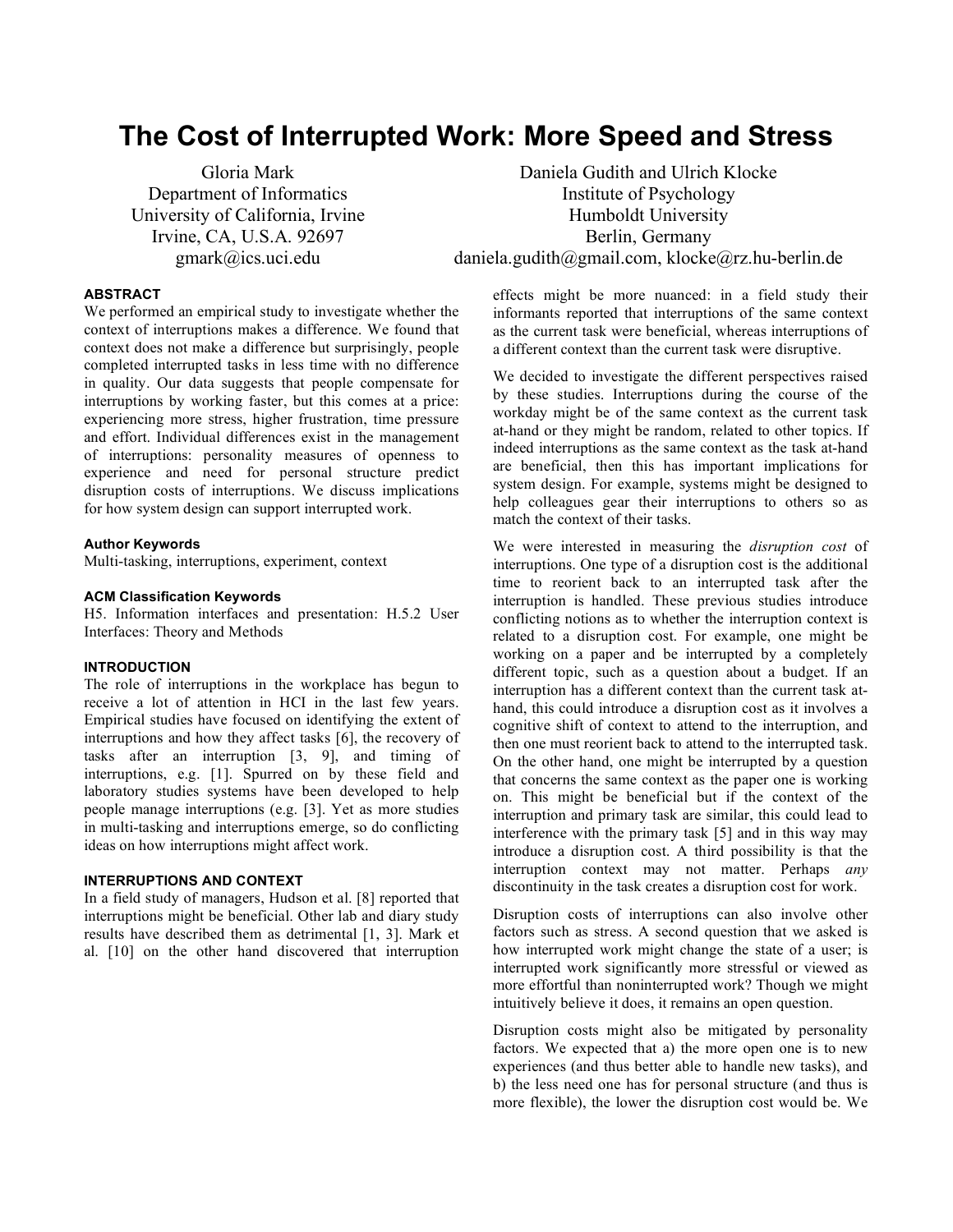reasoned that these measures would indicate if some can adapt quicker than others to a new situation (the interruption) and then reorient back to the task. Such individual differences could be used to design customization in a system to adapt to workplace preferences.

The goal of our experiment was to better understand how interruptions affect work: its patterns, user strategies, and disruption costs in order to inform system design to help people manage interrupted work.

## **EXPERIMENTAL DESIGN AND PROCEDURE**

A 3x2 factorial experimental design was used. The withinsubject factor was interruption context with three levels: no interruption (**B**, baseline), same-context interruption (**S**), and different-context interruption (**D**). The order of interruption context was fully counter-balanced. Because interruptions can come through various sources, we checked whether media might affect the context of interruptions. The between-subjects factor was media type: subjects were interrupted with telephone or IM.

Forty-eight subjects participated. 81% of subjects were German university students with a mean age of 26; all had a German high school degree (roughly equivalent to one year in a U.S. university). Most majored in psychology (27.1%), medicine/sciences (16.7%), or mathematics/engineering/IT (10.4%). Fifteen were males and 33 were females. All but one participant had been using email for at least two years. Half of the subjects had been using IM for at least one year or longer; 29.2% had never used IM before. Subjects were paid 12 Euros for their participation.

*Experimental task*. We simulated an office environment in the lab and chose an email task, common in information work. Subjects read instructions that they were to play a role as a human resource manager at a medium-sized craft supply company. They had just returned from vacation and were carefully instructed in all conditions (and were given incentives) to answer all emails in their inbox as quickly, correctly and politely as possible. Subjects were given a simple fact sheet to use in answering the emails, e.g. staff job levels and education, overtime hours, etc. For each interruption type condition, subjects had to answer 12 emails. Based on pilot studies, the emails in the folders were equally distributed by topics. We confirmed in the pilot study that the email questions in all conditions were equally demanding. The content of the emails consisted of questions from various people, e.g. "Where do I get more information on internships in your company?" Subjects first performed one trial email with the experimenter to familiarize them with the equipment and the task.

*Interruptions*. Subjects were told that their "supervisor" (the experimenter who sat in another room) would contact them periodically and ask questions. No interruptions were given in the baseline condition (B). In the S condition participants were interrupted by the supervisor with questions

concerning the human resource context (e.g. "How many employees, including you, are in the department today?"). These questions were of the same context as the primary email task, i.e. human resources. In the D condition subjects were interrupted by the supervisor with questions about a different topic not related to the context of human resources. These interruptions were on random topics, such as the upcoming company party (e.g. "How many hot dogs do we need for 240 employees?"). These types of random interruptions were designed to simulate the types of interruptions one might expect in real office work. Pilot studies confirmed that questions in the S and D conditions were judged by subjects to be same and different contexts, respectively, to the human resource scheme.

Subjects were instructed to attend to interruptions immediately, i.e. to pick up the telephone or attend to the IM window. Interruption frequency was set to two minutes, based on observations from [6] and the pilot experiments. During the experiment, the experimenter adjusted the length of time for interruptions to try to make the times as equal as possible across conditions.

*Dependent variables*: Our primary variable of interest was the total time to perform the task. The total time needed to complete each block of emails and the time spent on interruptions were manually recorded. The time to perform the task was computed as [total time to perform task – time spent on interruptions]. If the time to perform the task was higher with an interruption, then this could indicate that extra time was needed to perform the task after an interruption. We expected less politeness and more errors in email messages that were disrupted. A politeness metric was computed by assigning points for the use of standard greeting/closing phrases and polite words (e.g. Dear Mr.; sincerely yours, please, thank you). Errors were measured as spelling errors, typos or others (e.g. misspelled names).

*Subjective Workload* was measured by a modified NASA Task Load Index (TLX) [7], used by [1]. We added a stress measure to the six given rating scales: mental and physical demands, performance, and temporal demand, which we changed to time pressure, effort, and frustration. Subjects rated these factors on the standard NASA 20-point scale.

*Personality measures*. 'Openness to experience' was measured as part of the NEO Personality Inventory Revised using the Openness to Actions subscale of the German translation [11] since these items best fit our topic. Ten items of the Personal Need for Structure (PNS) subscale from the Need for Cognitive Closure/Personal Need for Structure inventory were used [2], (e.g. "I do not like it at all to change my plans at the last minute.").

*Procedure*. The experiment was conducted at a university lab and took about  $1\frac{1}{2}$  hours. Subjects were randomly assigned to media type and to the interruption order (the treatments were counterbalanced with six permutations). Subjects first filled out a questionnaire to obtain personality measure scores and demographic and computer experience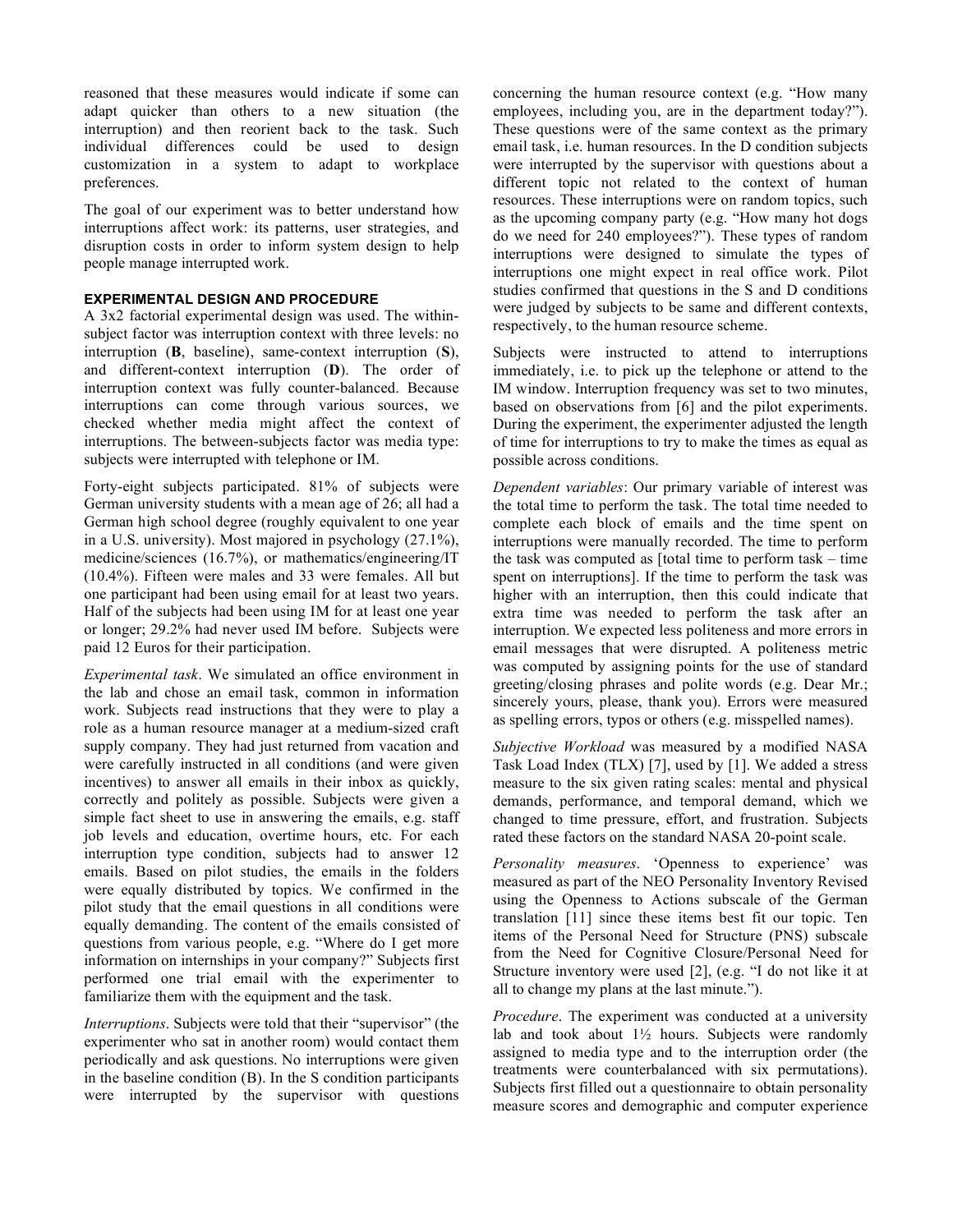information. Subjects then performed the task for each interruption context. After completing each block of emails, subjects assessed the workload measures in a questionnaire.

## **RESULTS**

Our first research question was whether the context of the interruption matters. We performed repeated measures analyses with media type as a between-subjects factor. Means are shown in Table 1. For Time to Perform Task there was a significant difference between interruption types  $(F(2,77.98) = 3.36, p<0.05)$ . Surprisingly, paired contrasts showed that subjects took the longest time in the baseline condition to perform the task (B vs. S: F(1,46=4.22), p<.05; B vs. D: F(1,46=4.13), p<.05)**.** There was no significant difference between S and D contexts.

|                  | Time to<br>perform<br>task*<br>(minutes) | Avg.<br>number<br>errors in<br>emails | Length of<br>email<br>message*<br>$(avg. \#$<br>words) | <b>Politeness</b><br>of email<br>messages |
|------------------|------------------------------------------|---------------------------------------|--------------------------------------------------------|-------------------------------------------|
| Baseline (no     | 22.77                                    | 1.94                                  | 31.49                                                  | 28.98                                     |
| interruption)    | (7.60)                                   | (.91)                                 | (8.1)                                                  | (5.37)                                    |
| <b>Same</b>      | 20.31                                    | 1.93                                  | 29.17                                                  | 28.69                                     |
| context          | (5.94)                                   | (.88)                                 | (7.02)                                                 | (5.89)                                    |
| interruption     |                                          |                                       |                                                        |                                           |
| <b>Different</b> | 20.60                                    | 1.84                                  | 30.16                                                  | 28.90                                     |
| context          | (4.93)                                   | (.92)                                 | (7.18)                                                 | (6.30)                                    |

**Table 1. Mean measures of task performance (s.d.). \*=p<.05.**

There was no significant difference of media type, i.e. whether subjects were interrupted by telephone or IM  $(F(1, 92)=0.20, p<.66)$ . There was no significant interaction of media type and interruption type on time to perform task.

We found there was no significant difference in the number of errors that were made across interruption types  $(F(2,92)=1.70, p<19)$ . We compared our politeness metric and found no significant difference across conditions  $(F(2,92)=.10, p<.91)$ . For both variables, we found no interaction with media type.

It was possible that the reason that it took longer to do the task in the uninterrupted condition is because people wrote more. We examined the length of the email messages across conditions. A repeated measures analysis on the average number of words per email (Table 1) showed that there was a significant difference among conditions  $(F(2,92)=3.34)$ , p<.04). Email messages were longest in the B condition, with no interruptions (B vs. S:  $F(1,46=5.57)$ , p<.05; B vs. D:  $F(1,46=2.20)$ ,  $p<.15$ ). There was no significant interaction of media type with number of words.

| <b>Openness to experience</b> | $-.363$ | $-2.22$ | 03 |
|-------------------------------|---------|---------|----|
| Need for personal structure   | $-.346$ | $-2.13$ | 04 |

**Table 2. Regression coefficients for personality measures.**

As a control, we checked whether the actual time spent on interruptions was different in the same or different contexts as longer interruptions could introduce a higher disruption cost. We found no significant difference in interruption length (difference=.62 min, sd=2.8),  $t(47)=1.52$ ,  $p<14$ ).

*Personality variables.* We next examined to what extent the measures of openness to experience, and need for personal structure are predictive of the amount of time one needs to complete a task that is constantly interrupted. Our primary variable of interest was disruption cost and since there was no difference in time to complete the task between same/different interruption contexts, we combined the times for these conditions to form a single dependent measure (time to complete the task - time spent on interruptions). A stepwise regression analysis using the personality measures as predictors showed that both 'openness to actions and 'need for personal structure' are significant predictors of the time to complete an interrupted task  $(F(2,47)=3.41, p<0.04)$ ,  $R^2$ =.14). There is an inverse relationship: the higher one scores on 'openness to experience' and 'need for personal structure', the quicker it takes to complete an interrupted task (Table 2).

|                        | Mental<br>work- | <b>Stress</b><br>** | Frus-<br>tration | Time<br>pressure* | <b>Effort</b><br>** |
|------------------------|-----------------|---------------------|------------------|-------------------|---------------------|
|                        | load*           |                     | **               |                   |                     |
| <b>Baseline</b><br>(no | 10.02           | 6.92                | 4.73             | 11.02             | 9.50                |
| interruption)          | (3.90)          | (3.85)              | (2.93)           | (4.57)            | (3.38)              |
| Same context           | 10.83           | 9.46                | 6.63             | 12.69             | 11.04               |
| interruption           | (3.96)          | (3.97)              | (4.19)           | (4.45)            | (3.78)              |
| <b>Different</b>       | 11.50           | 9.13                | 6.48             | 12.17             | 11.52               |
| context                | (3.55)          | (4.10)              | (4.45)           | (4.26)            | (3.31)              |

### **Table 3. Mean (s.d.) workload measures across interruption types. Scale is 1(low)-20 (high), \*=p<.05, \*\*p<.01.**

*Measures of workload.* We tested the difference of the NASA mental workload measures (Table 3) across interruption type. A repeated measures analysis showed a significant difference (F(2,92)=3.82, p <. 03). Workload was highest for the D context condition (D vs. B: F(1,46=7.38), p<.01; D vs. S: F(1,46=2.09), p<.16). We also found that stress was rated as significantly different across interruption type  $(F(2, 92)=12.15, p<0.001)$  and was highest for both interruption conditions (S vs. B:  $F(1,46=20.32)$ , p<.001; D vs. B:  $F(1,46=14.94)$ ,  $p<.001$ ). Level of frustration was also significantly different across interruption types (F(2,92)- 5.21,  $p<.007$ ), and highest in the interruption conditions (S vs. B: F(1,46=7.88), p<.01; D vs. B: F(1,46=7.55), p<.01). Time pressure was also rated significantly different across interruption types  $(F(2, 92)=4.71, p<0.01)$ , with highest time pressure rated in the interruption conditions (S vs. B: F(1,46=10.65), p<.01; D vs. B: F(1,46=3.65), p<.10). The amount of effort invested in the task was also significantly different across interruption types  $(F(2,79)=8.50, p<0.01)$ , with most effort reported in the interruption conditions (S vs. B: F(1,46=6.92), p<.05; D vs. B: F(1,46=14.60), p<.001). There was no interaction with media type in any of these measures.